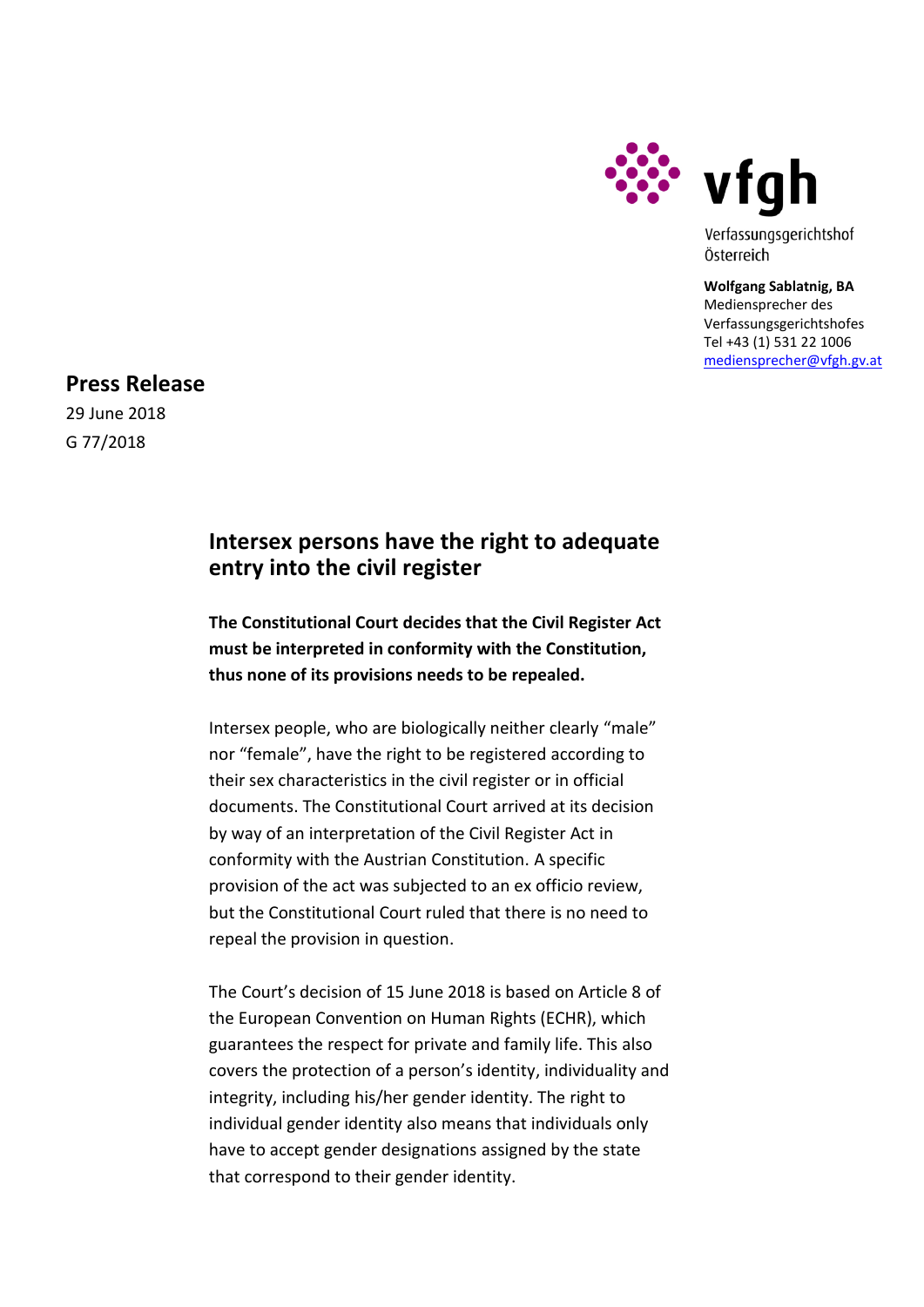As stated in the decision, "Article 8 of the ECHR therefore grants individuals with variations in sex characteristics other than male or female the constitutionally guaranteed right to have their gender variation recognized as a separate gender identity in gender-related provisions; in particular, it protects individuals with alternative gender identities against having their gender assigned by others."

This requirement is met by the 2013 Civil Register Act. The act requires a person's sex to be entered both into the Central Civil Register and in civil status documents, but does not specify the civil status entry to be made under "sex", i.e. it does not limit the entry exclusively to "male" or "female". The Constitutional Court's statement on this point reads as follows: "The term used in sect.2 para.2 point 3 of the 2013 Civil Register Act is so general that it can, without any difficulty, be interpreted to include alternative gender identities."

A single classification for such alternative gender identities cannot be derived from the Civil Register Act or from other legal provisions. However, as stated in the decision, "a sufficiently concrete and specific term can be found by reference to the common usage of the language".

The decision continues as follows: "It is important to note that a single classification for a corresponding gender diversity has not (yet) emerged, but a (limited) number of terms have come into use for the identification of an individual's gender and/or the expression of the gender identity of a person with a variation of gender characteristics other than male or female. In particular, the Constitutional Court refers to the terms "diverse", "inter" or "open", which have also been suggested by the Bioethics Commission of the Federal Chancellor's Office.

The requirements of Article 8 of the European Convention on Human Rights do not prevent the determination and definition of a concrete gender designation by way of a law or regulation. Moreover, the civil register authorities have the right to verify if the entry requested by the person